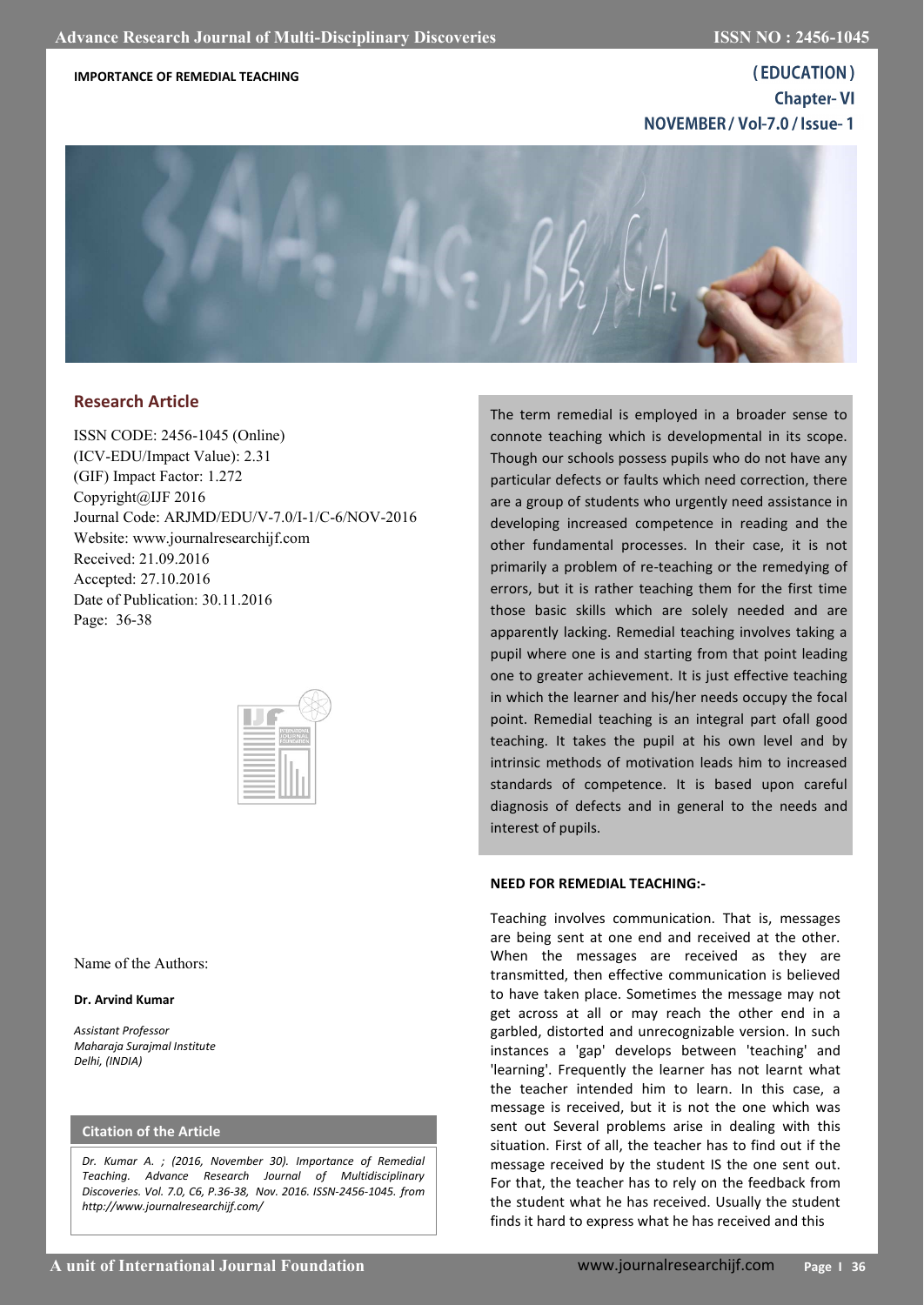give the teacher the impression that learning has not taken place at all. So the teacher tries to get the message across through repetition. But if the message received is a wrong one, it has to be 'cancelled' before the correct one can be 'written in' in order not to create problems of interference. This is one of the functions of remediation.

It can be inferred that diagnosis is an important factor in imparting teaching .Teaching will be incomplete without diagnosis and remedial teaching. Individuals differ in abilities. Pupils of different levels of ability are likely to be present in a class of forty or fifty. Slow learners, fast learners and average learners -- all have to be catered to in different ways. The highly talented should be provided with additional work which requires higher intelligence level and whereas the slow learners have to be specially cared for in order to bring them to the level of the average student. It is valid to consider insight-formation, application, consolidation and revision.

Ideally, new learning should not be permitted until wrong learning has been cancelled and corrected. This is, however, impractical since remediation is a slow and laborious process. A thing once learnt is difficult to cancel, whether correct or incorrect. Remediation, hence, has to go on simultaneously with the other teaching functions. The more teaching a learner has had, the more he may be in need of remediation.

The possible causes of failure in learning can be due to interference from concepts previously learnt or over generalization on the basis of previous learning. These errors of learning are caused by the learner taking an active part in the process of learning They tend to adopt a particular learning strategy .Here; the learner tries to simplify the task of learning or transfers hisprecious learning to a new situation. The teacher is in no way responsible for these errors. He can probably do nothing to prevent them.

Learners seem to learn through their errors.

The appropriate strategy of remediation can be determined by the types of errors which have to be dealt with. 'They need classifying into groups and types as all the individual errors cannot be dealt with practically. Remedial teaching is basically cognitive. The aim is to make the learner conscious about the rules; of concept attainment and his own use of it. A teacher cannot consider remediation as a 'follow-up' or an optimal activity.

## **BASIC PRINCIPLES OF REMEDIAL TEACHING:-**

Remedial teaching consists of remedial activities taking place along with the regular teaching outside the regular class teaching and usually conducted by a special teacher. The type of remedial treatment given to the students depends on the character of the diagnosis made. If physical factors are responsible, remedial attention should be provided. The results of diagnosis have significance only if they constitute the basis for corrective teaching and for

remedial procedures, which remove, alleviate or compensate for causal factors in the child and his /her environment General backwardness in subject is frequently due to inadequate masteryof the basic skills of Reading, Arithmetic, Language, Handwriting and Spelling or Inadequate command of the work, Study skills. etc. Hence corrective work in the basic skills plus improved motivation in the subject may be sufficient to effect improvement.

 The following are the general principles of remedial teaching:-

- (i) Individual consideration of the backward pupil with recognition of his mental, physical and educational characteristics.
- (ii) Thorough diagnosis with a pretest .
- (iii) Early success for the pupil in his backward subject or subjects by use of suitable methods and materials.
- (iv) Dissipation of emotional barriers through early success, praise, continuous help, sympathetic consideration of his difficulties and sustained interest.
- (v) The need for a new orientation towards the backward subject through new methods involving play way approaches, activities and appropriately graded materials.
- (vi) Frequent planned remedial lessons.
- (vii) Co-operation with the parents.

## **PREPARATION OF REMEDIAL MATERIALS:-**

Preparation of remedial materials for a child is a crucial aspect of corrective teaching. Remedial materials prepared should meet the following criteria:

- (i) The difficulty of the remedial material should be geared to the child's readiness and maturity in the subject or skill to be improved. A set of remedial materials should provide a wide range of difficulty, covering several grades.
- (ii) The remedial measures should be designed to correct the pupils' individual difficulties. Through the use of observation, interview and diagnostic testing materials, the teacher would have analyzed the work of the backward children in order to locate the specific retaining needs. An adequate amount of remedial materials must be provided which is designed to correct the specific difficulties identified.